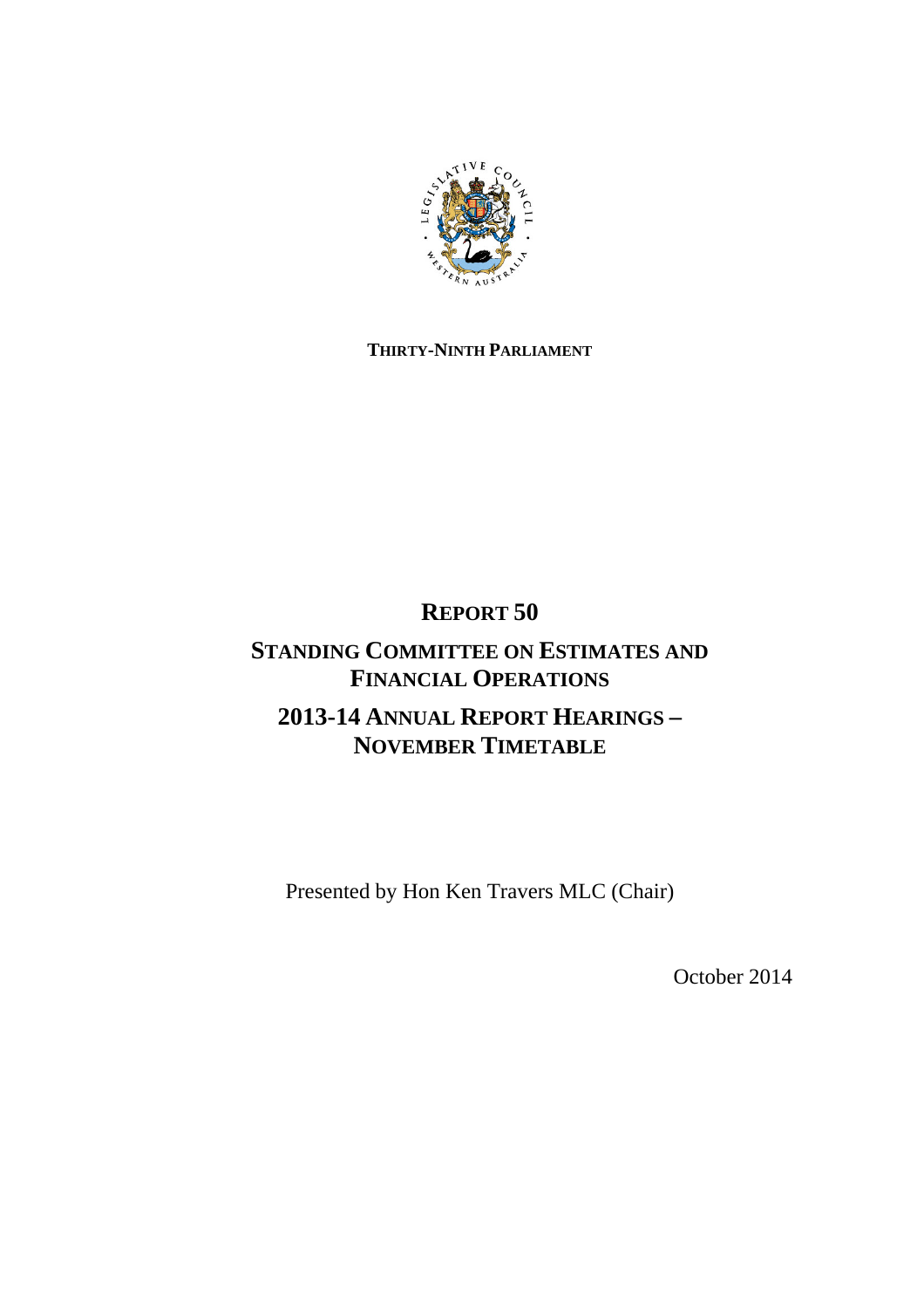#### **STANDING COMMITTEE ON ESTIMATES AND FINANCIAL OPERATIONS**

#### **Date first appointed:**

30 June 2005

#### **Terms of Reference:**

The following is an extract from Schedule 1 of the Legislative Council Standing Orders:

#### "**3. Standing Committee on Estimates and Financial Operations**

- 3.1 An *Estimates and Financial Operations Committee* is established.
- 3.2 The Committee consists of 5 Members, 3 of whom shall be non-government Members.
- 3.3 The functions of the Committee are to
	- (a) consider and report on
		- (i) the estimates of expenditure laid before the Council each year;
		- (ii) any matter relating to the financial administration of the State; and
		- (iii) any bill or other matter relating to the foregoing functions referred by the Council;

and

(b) consult regularly with the Auditor General."

#### **Members as at the time of this inquiry:**

| Hon Ken Travers MLC (Chair) | Hon Peter Katsambanis MLC (Deputy Chair) |
|-----------------------------|------------------------------------------|
| Hon Martin Aldridge MLC     | Hon Alanna Clohesy MLC                   |
| Hon Rick Mazza MLC          |                                          |

#### **Staff as at the time of this inquiry:**

| Andrew Hawkes (Advisory Officer) | Kate McConigley (Advisory Officer) |
|----------------------------------|------------------------------------|
| Hannah Moore (Committee Clerk)   |                                    |

#### **Address:**

Parliament House, Perth WA 6000, Telephone (08) 9222 7222 lcco@parliament.wa.gov.au Website: http://www.parliament.wa.gov.au

**ISBN 1 978-1-922047-92-2**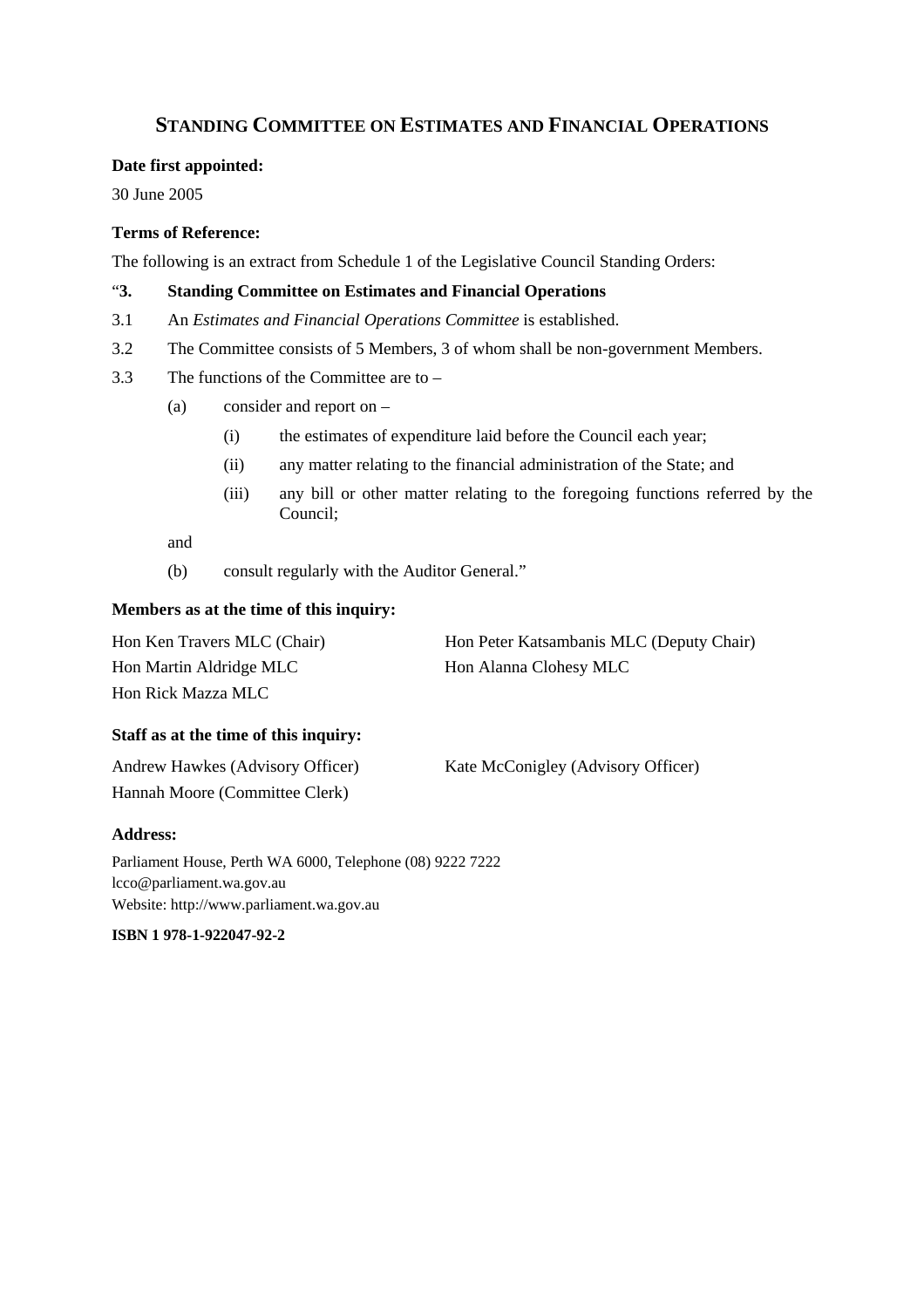#### **REPORT OF THE STANDING COMMITTEE ON ESTIMATES AND FINANCIAL OPERATIONS**

#### **REPORT 50: 2013/14 ANNUAL REPORT HEARINGS – NOVEMBER TIMETABLE**

- 1.1 As previously reported to the House, the Standing Committee on Estimates and Financial Operations (**Committee**) is holding Annual Report hearings in November 2014.1
- 1.2 In addition to the dates of November hearings previously reported to the House, the Committee has resolved to hold an Annual Report hearing with the Insurance Commission of Western Australia (ICWA) on Monday, 24 November 2014. The Committee is receiving a briefing from ICWA regarding certain actuarial advice and have determined to hold the Annual Report Hearing on the same occasion. Parts of the actuarial briefing may be private, but Members can seek leave to participate from the Committee pursuant to Standing Order 164.
- 1.3 Please see Appendix 1 for the November timetable.
- 1.4 Please note, the location of the November Annual Report hearings will be in Room 2 of the Legislative Assembly Committee Office, not the Legislative Council Committee Office.
- 1.5 The hearing with Department of Education set down for Tuesday, 4 November 2014 will only be for that Department, not other agencies/departments within the Education portfolio. The responses to questions for the Department of Education Services and the Teacher's Registration Board submitted by Members will be considered by the Committee when selecting departments/agencies for the December hearings.
- 1.6 The hearing with WA Health set down for Wednesday, 5 November will include the Metropolitan Health Service, the WA Country Health Service and the Department of Health.
- 1.7 The timetable for December hearings will be reported to the House once finalised in early November.
- 1.8 The Committee acquaints the Legislative Council accordingly.

He-Tiwer?

**Hon Ken Travers MLC Chair 21 October 2014** 

<sup>1</sup> Legislative Council, Standing Committee on Estimates and Financial Operations Report 49, *Procedure for 201314 Annual Report Hearings*, September 2014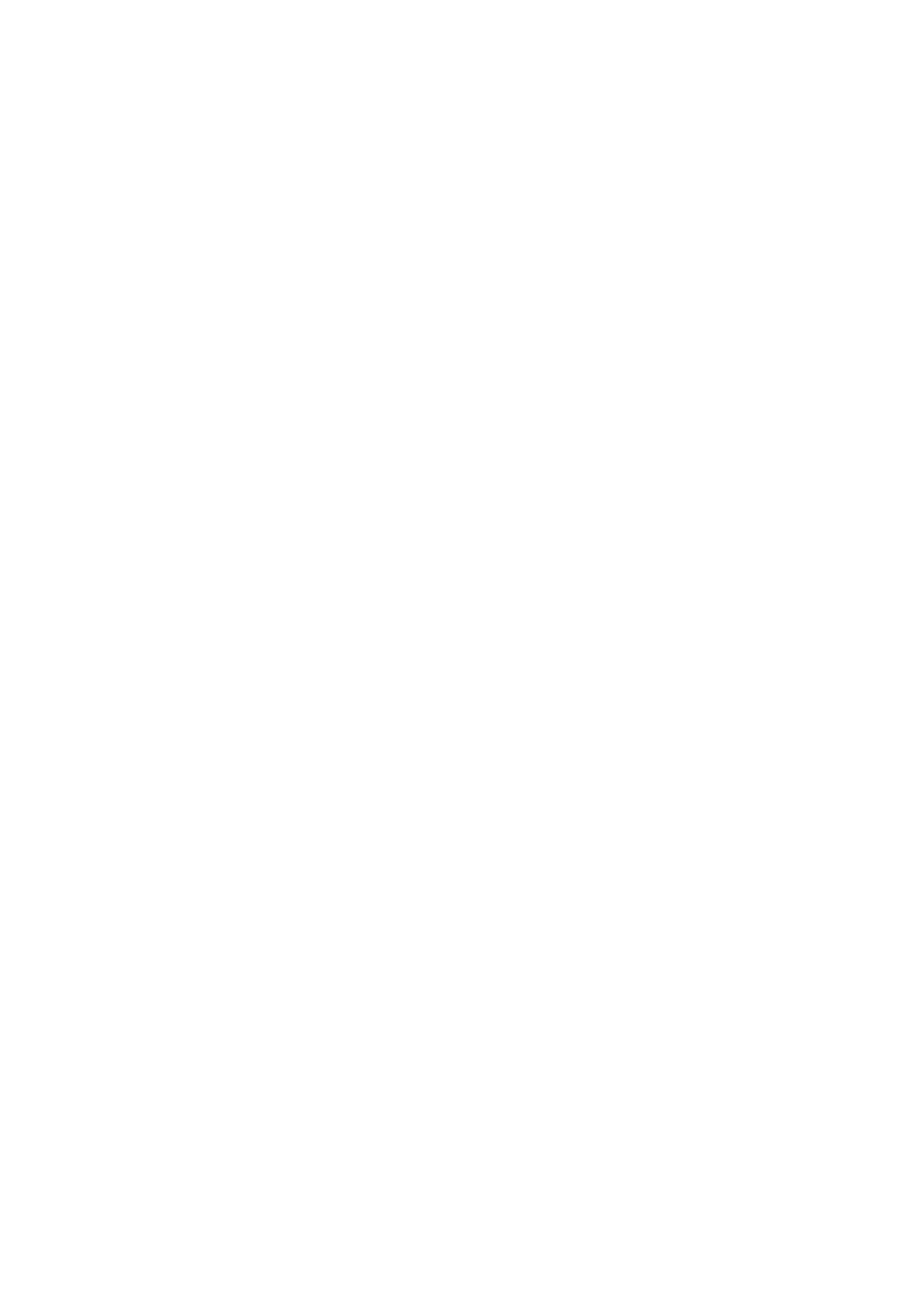## **APPENDIX 1 NOVEMBER TIMETABLE**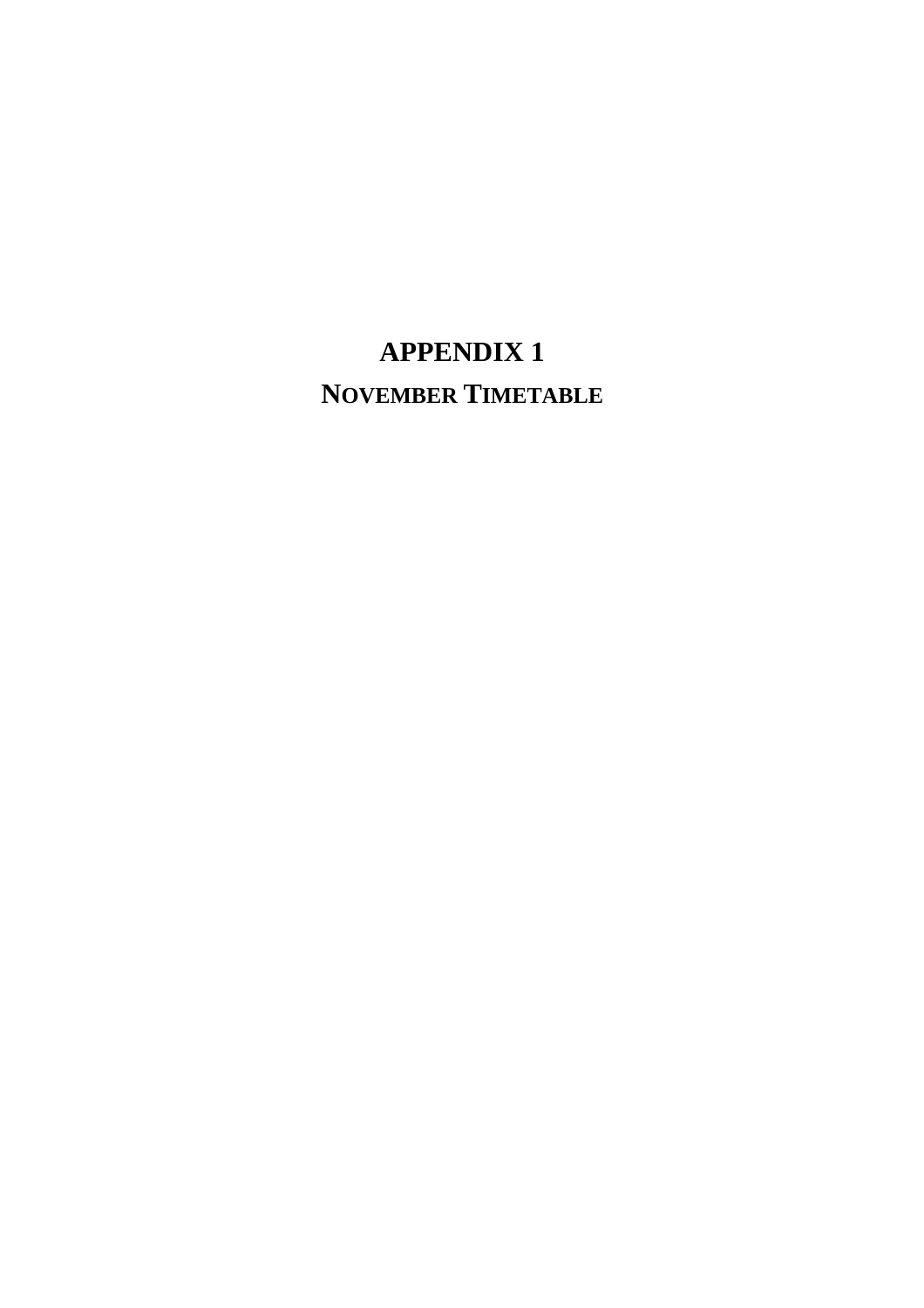## **APPENDIX 1**

### **NOVEMBER TIMETABLE**

#### **2013/14 AGENCY ANNUAL REPORT HEARINGS**

#### *To be held in Room 2, Legislative Assembly Committee Office*

| <b>DATE</b>                 | <b>TIME</b>           | <b>DEPARTMENT</b>                 | <b>MINISTER / PARLIAMENTARY</b><br><b>SECRETARY</b>                          |  |
|-----------------------------|-----------------------|-----------------------------------|------------------------------------------------------------------------------|--|
| Tuesday, 4<br>November 2014 | $9:30$ am $-11:30$ am | Department of Education           | Hon Peter Collier MLC                                                        |  |
|                             | 2 hrs                 |                                   | Minister for Education                                                       |  |
|                             | <b>Break</b>          |                                   |                                                                              |  |
|                             | $11:45am - 1:15pm$    | <b>Horizon Power</b>              | Hon Peter Collier MLC                                                        |  |
|                             | $1.5$ hrs             |                                   | Leader of the House representing the<br>Minister for Energy                  |  |
|                             | Lunch                 |                                   |                                                                              |  |
|                             | $2:15$ pm $-3:45$ pm  | Department of Finance             | Hon Peter Collier MLC                                                        |  |
|                             | $1.5$ hrs             |                                   | Leader of the House representing the<br>Minister for Finance                 |  |
| Wednesday, 5                | $9.30$ am $-11:30$ am | Department of Health              | Hon Alyssa Hayden MLC                                                        |  |
| November 2014               | 2 hrs                 |                                   | Parliamentary Secretary representing<br>the Minister for Health              |  |
|                             | <b>Break</b>          |                                   |                                                                              |  |
|                             | $11:45am - 1:00pm$    | <b>Forest Products Commission</b> | Hon Ken Baston MLC                                                           |  |
|                             | $1.25$ hrs            |                                   | Minister for Agriculture and Food,<br>representing the Minister for Forestry |  |
|                             | Lunch                 |                                   |                                                                              |  |
|                             | $2.00$ pm $-3.30$ pm  | Water Corporation                 | Hon Ken Baston MLC                                                           |  |
|                             | $1.5$ hrs             |                                   | Minister for Agriculture and Food,<br>representing the Minister for Water    |  |
|                             | <b>Break</b>          |                                   |                                                                              |  |
|                             | $3:45$ pm $-4:45$ pm  | Potato Marketing Corporation      | Hon Ken Baston MLC                                                           |  |
|                             | 1 <sub>hr</sub>       |                                   | Minister for Agriculture and Food                                            |  |